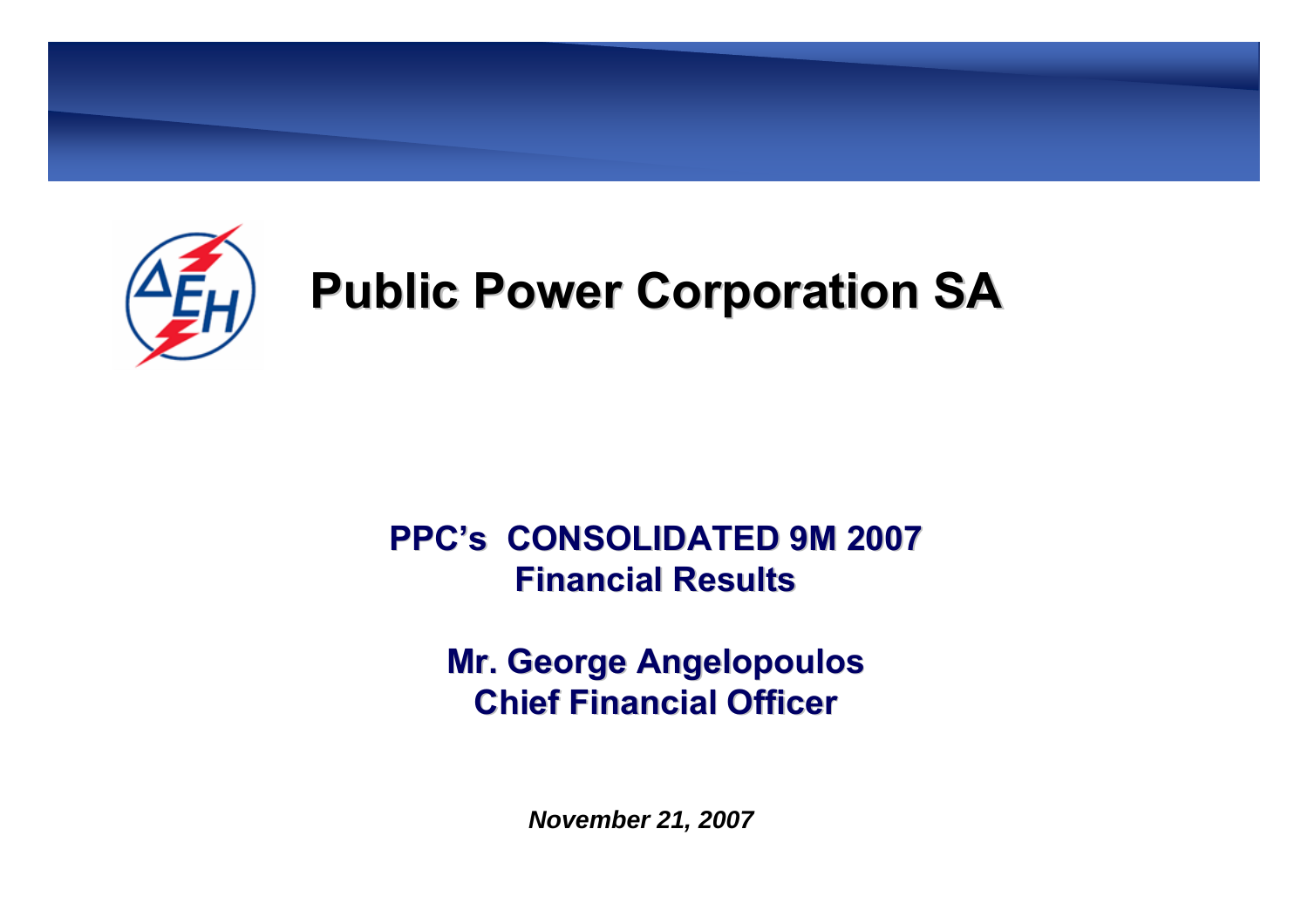

**Total Revenues:**

**Hydro generation down by 53.1%**:

**Other operating expenses (incl. lignite):**

**EBITDA:**

**Pre-tax profits:**

**Net income:**

**Capital expenditure:**

 $€3.84$  bil vs.  $€3.58$  bil in 9M 2006, up by 7.4 % Additional Expenditure of €178m compared to corresponding period of 2006,

€410.2m, from €439.8m in 9M 2006 (-6.7%).

€610.8m from €631.2m in 9M 2006 (-3.2%) €76.6m vs. €105m in 9M 2006 (- 27%), €60.2m, compared to €71.2m (-15.4%) €584.8m vs. €493m in 9M 2006 (+8.6%)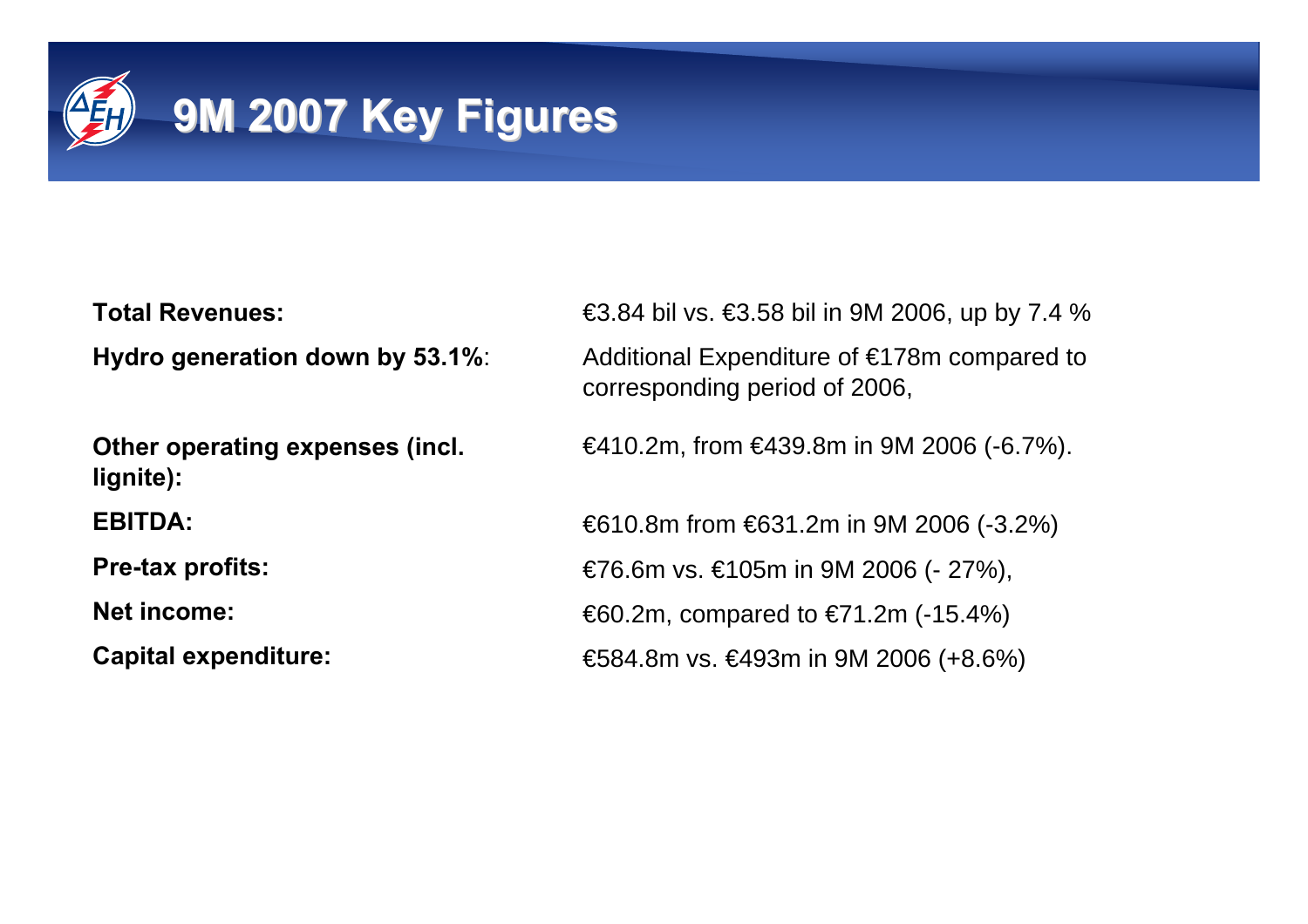# **3Q 2007 Summary Financial Results: P&L 3Q 2007 Summary Financial Results: P&L**

| <u>Key Figures (€m)</u>          | 3Q07    | 3Q06    | $\Delta%$ |
|----------------------------------|---------|---------|-----------|
| <b>Electricity Sales</b>         | 1.287,2 | 1.158,4 | 11,1      |
| <b>Refund</b>                    | $-14,1$ |         |           |
| <b>Total Sales</b>               | 1.371,4 | 1.244,6 | 10,2      |
| <b>Payroll excluding Lignite</b> | 274,3   | 248,7   | 10,3      |
| Lignite (incl hard coal)         | 163,7   | 151,8   | 7,8       |
| <b>Total Fuel Costs</b>          | 427,4   | 391,3   | 9,2       |
| <b>Energy Purchases</b>          | 202,2   | 173,1   | 16,8      |
| <b>Other Costs</b>               | 150,7   | 123,2   | 22,3      |
| <b>Provisions</b>                | $-1,3$  | 1,1     |           |
| <b>EBITDA</b>                    | 154,4   | 155,4   | $-0,6$    |
| <b>Net Financial Expenses</b>    | 41,5    | 39,0    | 6,4       |
| <b>Net Income</b>                | $-39,2$ | $-24,1$ | $-62,7$   |
|                                  |         |         |           |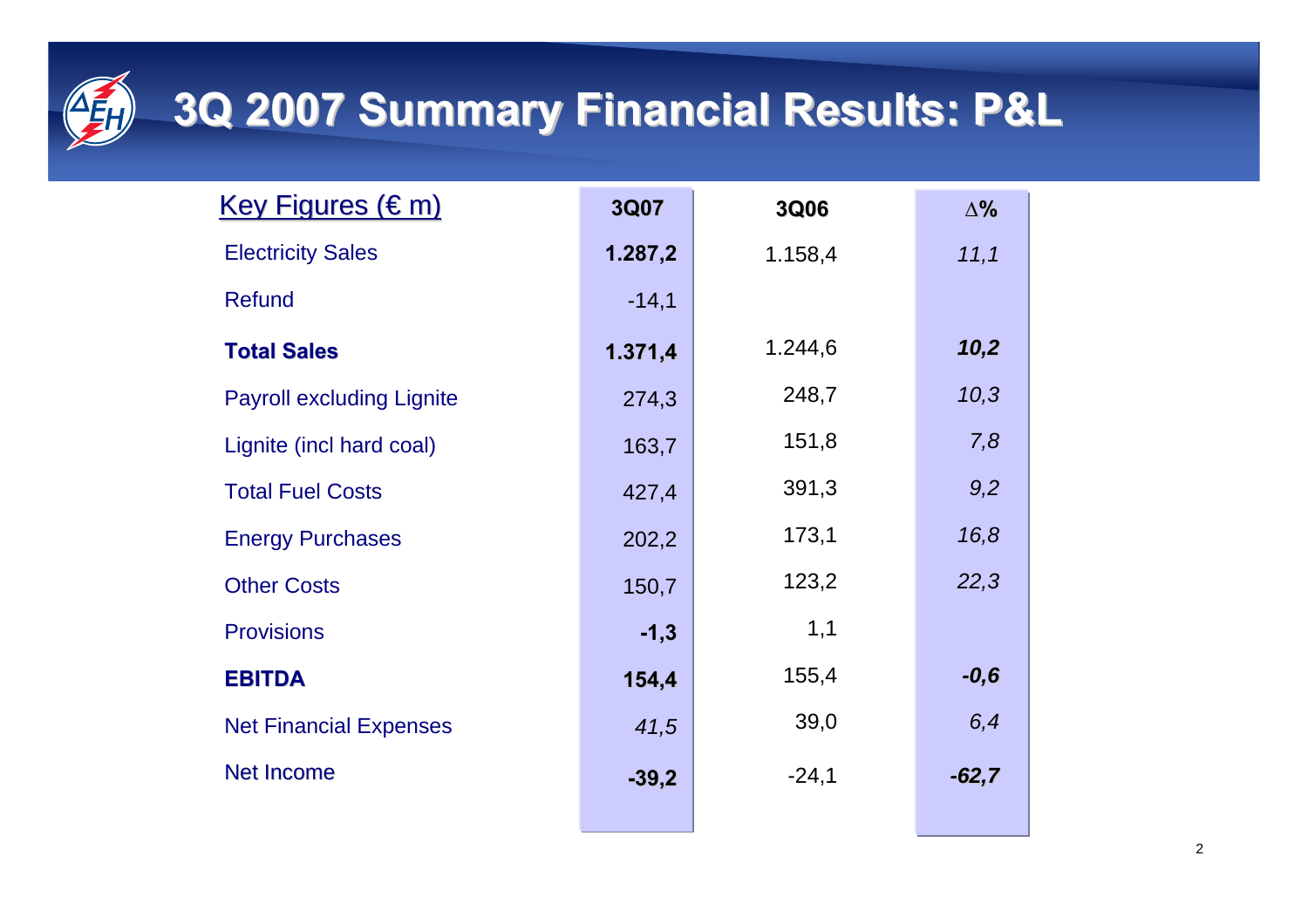

## **9M07 Summary Financial Results: P&L 9M07 Summary Financial Results: P&L**

| <u>Key Figures (€m)</u>          | <b>9M07</b> | 9M06    | $\Delta\%$ |
|----------------------------------|-------------|---------|------------|
| <b>Electricity Sales</b>         | 3.589,6     | 3.318,5 | 8,2        |
| <b>Refund</b>                    | $-17,4$     |         |            |
| <b>Total Sales</b>               | 3.841,8     | 3.575,9 | 7,4        |
| <b>Payroll excluding Lignite</b> | 803,8       | 761,6   | 5,5        |
| Lignite                          | 490,1       | 469,9   | 4,3        |
| <b>Total Fuel Costs</b>          | 1.042,8     | 923,9   | 12,9       |
| <b>Energy Purchases</b>          | 492,4       | 366,2   | 34,5       |
| <b>Other Costs</b>               | 427,5       | 403,8   | 5,9        |
| <b>Provisions</b>                | $-25,6$     | 19,3    |            |
| <b>EBITDA</b>                    | 610,8       | 631,2   | $-3,2$     |
| <b>Net Financial Expenses</b>    | 112,9       | 96,9    | 16,5       |
| <b>Net Income</b>                | 60,2        | 71,2    | $-15,4$    |
| EPS ( $\in$ per share)           | 0,26        | 0,31    | $-16,1$    |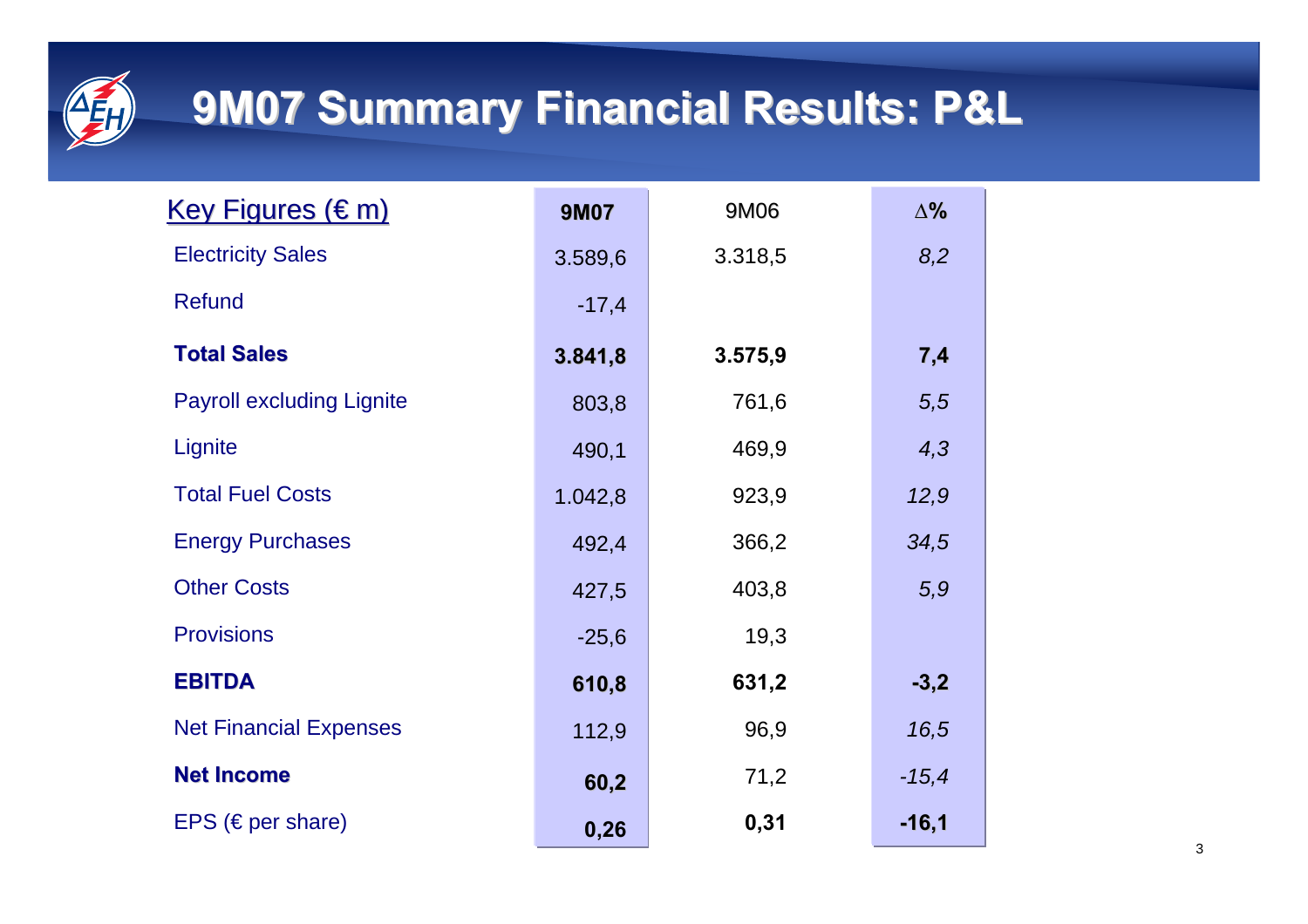#### **EBITDA Reconciliation 9M 07 vs. 9M 06 9M 07 vs. 9M 06**

**Decrease in EBITD A**

**(€ m)**

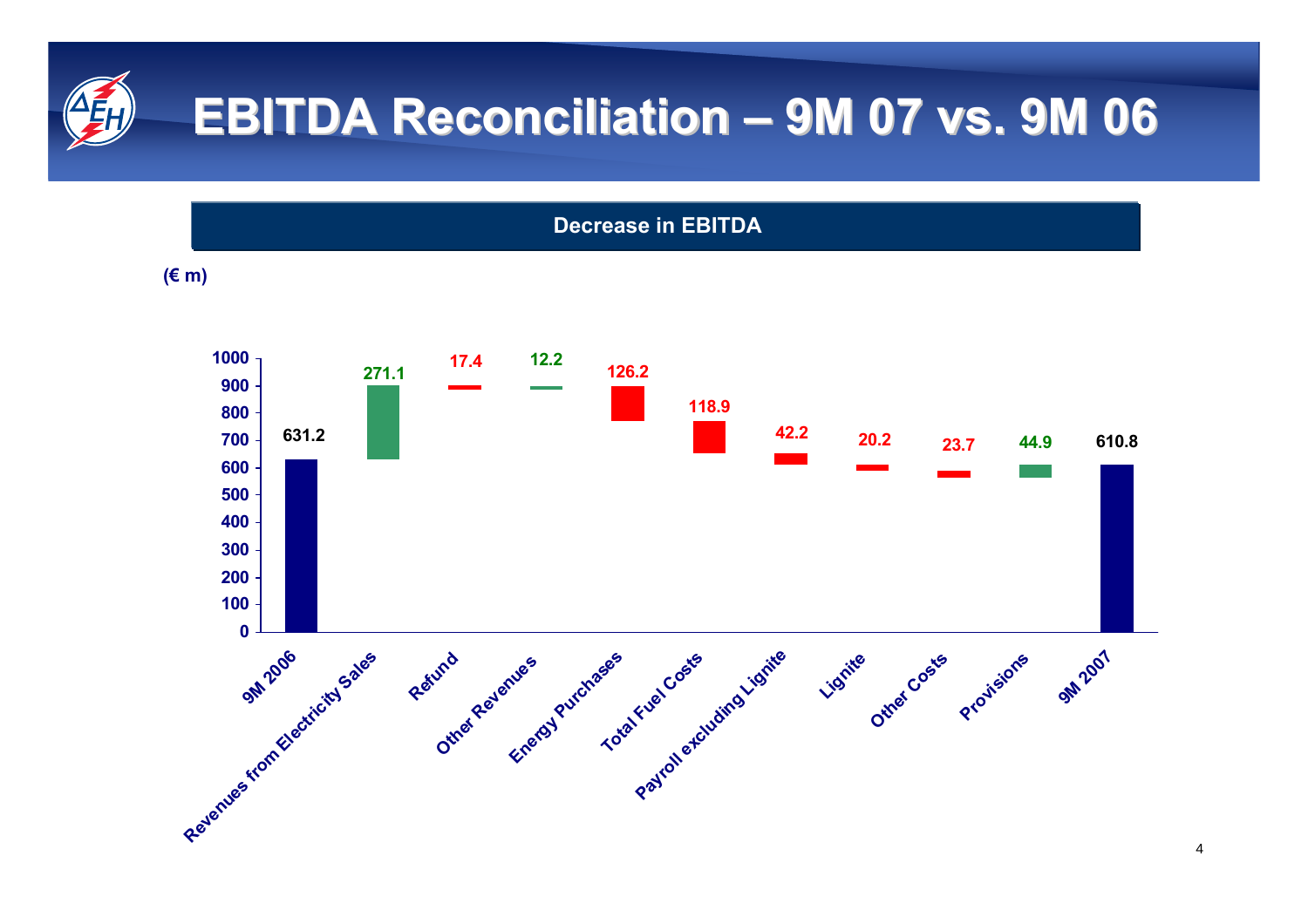## **Generation Mix Generation Mix**



12.2% higher energy purchase volumes